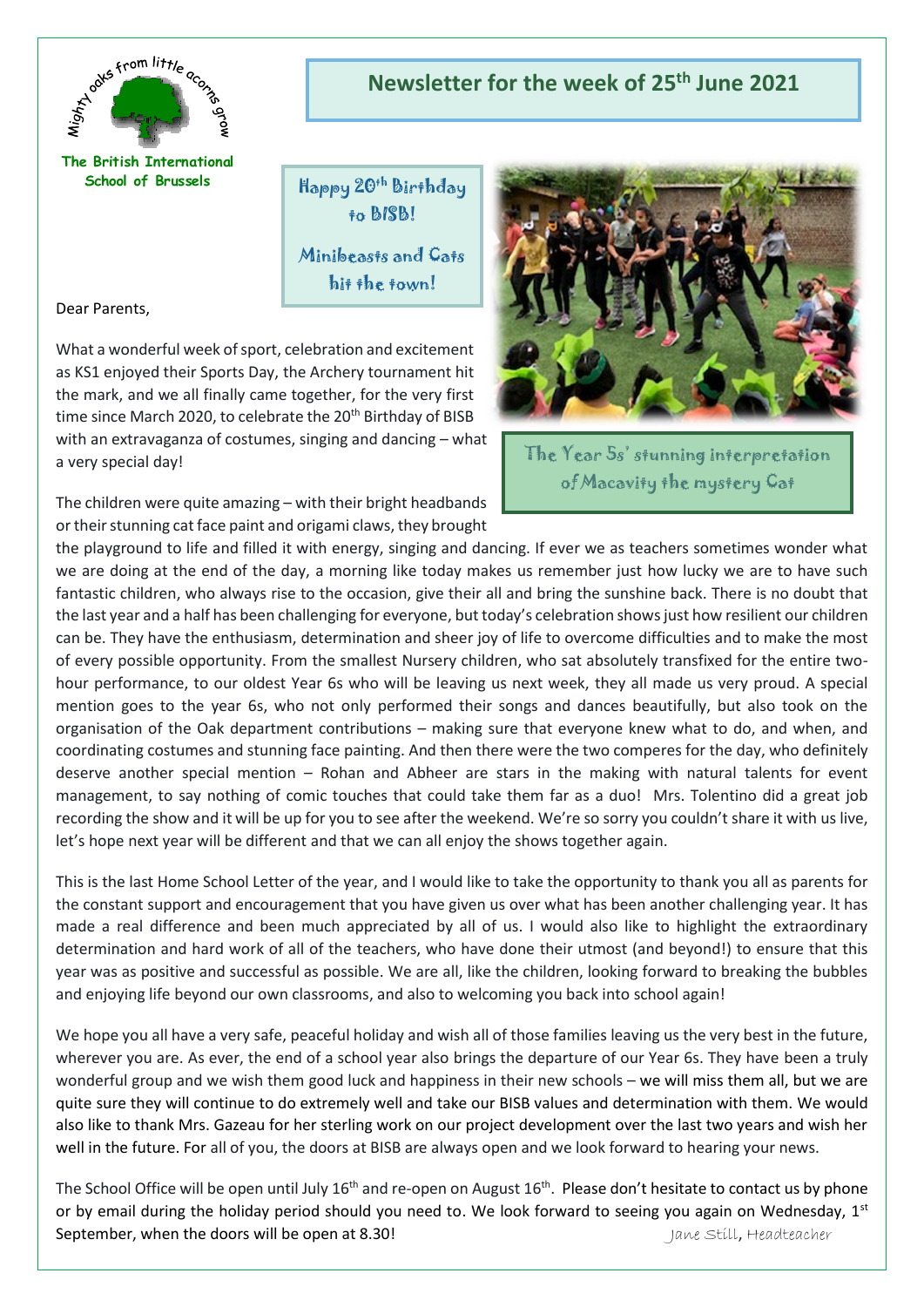# Information for the week

This term finishes on **Wednesday, 30th June**, which will be a **half day for everyone** (not just for Reception and Nursery), with school finishing at **12.15** in the Acorn building and **12.25** in Oak.



The new academic year  $2021 - 2022$  starts again on Wednesday, 1<sup>st</sup> September. Information will be sent out towards the end of the holidays with details for the beginning of term.



• The **90-day deadline** for written notice of departure before the end of the Summer term (i.e., before 30<sup>th</sup> June 2021), after which deposits will not be refunded, has now lapsed. We realise that there is great uncertainty about both travel and employment contracts at the moment, so please keep us up-to-date with your latest news and don't hesitate to contact Mr. Prescott a[t bisbbursar@telenet.be](mailto:bisbbursar@telenet.be) if you have questions about financial matters.



• If you need a receipt for reimbursements or have questions about invoices for next year, please email Mr. Prescott at [bisbbursar@telenet.be.](mailto:bisbbursar@telenet.be)





Year 4 cats get ready for the show …

The Nursery Sunflowers singing **Figure 2008** ... Who listened spellbound

on logs …



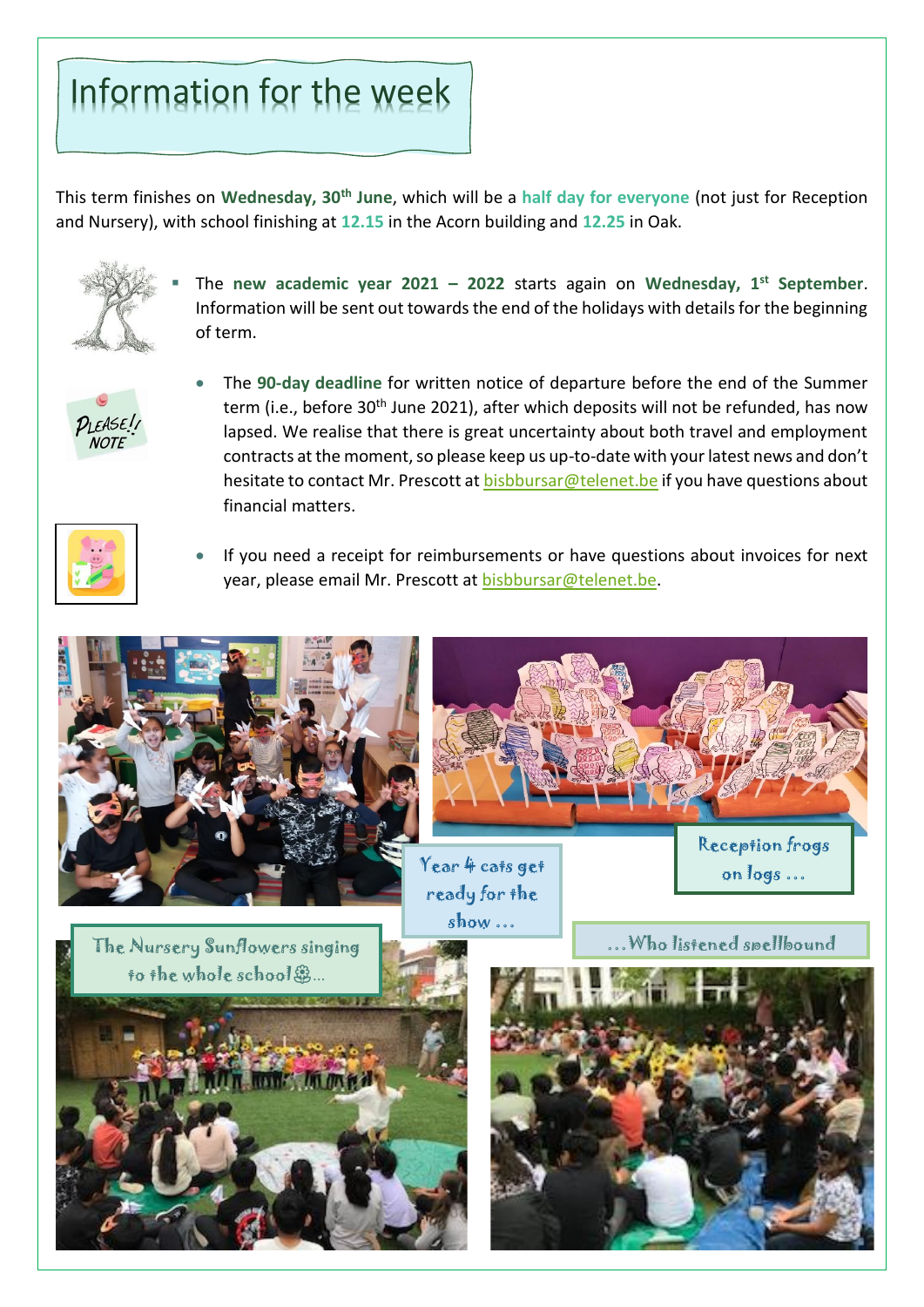Well done to everyone for a week of hard work, and a particular well done to the following:







#### Nursery:

Everyone, for their super Nursery Sunflowers' singing at the birthday celebration.

#### Reception:

Kyra, for her hard work and concentration on her written work, well done!

Kria, for her outstanding and vibrant collage, full of colours!

# Year 1:

Aradhya for her super singing and learning all of the words to our 'Fly' poem so well.

Shreyash for good effort with his work this week and trying to learn the songs for our BISB party.

## Year 2:

Avni, for her careful cutting and arrangement of her collage pieces to create a beautiful piece of art.

Hem Ruthvik, for his detailed instructions on how to make a perfect, healthy sandwich.

#### Year 3:

Shaurya, for finishing the year's mental maths programme with a flourish.

Yuvanthi, for a super, carefully created ink-painting of a unicorn.

Mr T for a life-long learning star – ALWAYS check that what you put into a recipe is what you think it is!

## Year 4:

Ragha and Hasini for their beautiful Haiku poem about life at BISB. Great imagination and teamwork!

## Year 5:

Crishelle, for super science (particularly graph) knowledge this week.

Anwitha, for fantastic dancing.

#### Year 6:

The Year Six pupils who have organised all the Oak activities so efficiently. Thank you for all your hard work.